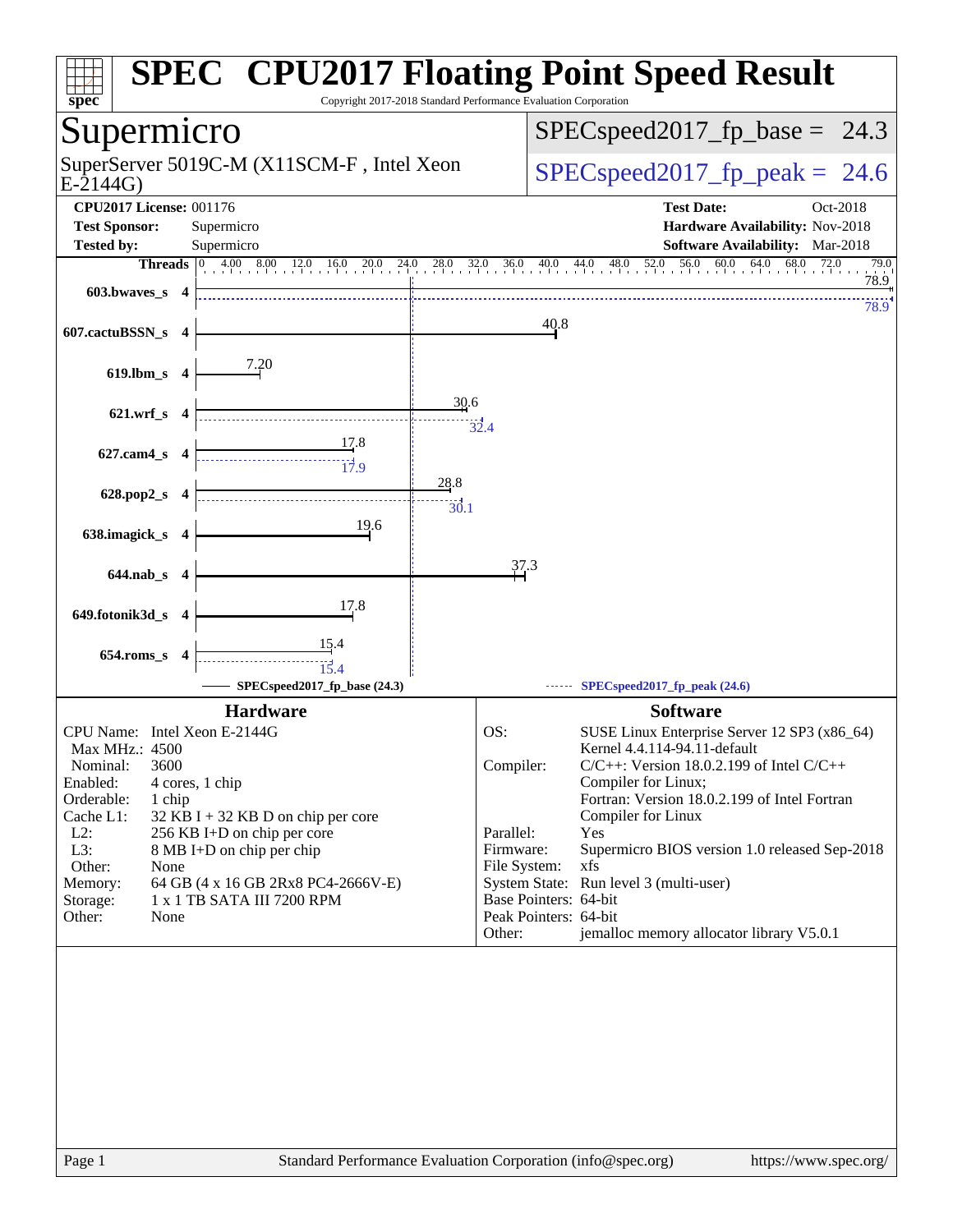

Copyright 2017-2018 Standard Performance Evaluation Corporation

### Supermicro

SuperServer 5019C-M (X11SCM-F, Intel Xeon<br>E-2144G)

 $SPECspeed2017_fp\_base = 24.3$ 

#### $SPECspeed2017_fp\_peak = 24.6$

**[CPU2017 License:](http://www.spec.org/auto/cpu2017/Docs/result-fields.html#CPU2017License)** 001176 **[Test Date:](http://www.spec.org/auto/cpu2017/Docs/result-fields.html#TestDate)** Oct-2018 **[Test Sponsor:](http://www.spec.org/auto/cpu2017/Docs/result-fields.html#TestSponsor)** Supermicro **[Hardware Availability:](http://www.spec.org/auto/cpu2017/Docs/result-fields.html#HardwareAvailability)** Nov-2018 **[Tested by:](http://www.spec.org/auto/cpu2017/Docs/result-fields.html#Testedby)** Supermicro **[Software Availability:](http://www.spec.org/auto/cpu2017/Docs/result-fields.html#SoftwareAvailability)** Mar-2018

#### **[Results Table](http://www.spec.org/auto/cpu2017/Docs/result-fields.html#ResultsTable)**

|                            | <b>Base</b>    |                |       |                |       |                |       |                | <b>Peak</b>    |              |                |              |                |              |  |
|----------------------------|----------------|----------------|-------|----------------|-------|----------------|-------|----------------|----------------|--------------|----------------|--------------|----------------|--------------|--|
| <b>Benchmark</b>           | <b>Threads</b> | <b>Seconds</b> | Ratio | <b>Seconds</b> | Ratio | <b>Seconds</b> | Ratio | <b>Threads</b> | <b>Seconds</b> | <b>Ratio</b> | <b>Seconds</b> | <b>Ratio</b> | <b>Seconds</b> | <b>Ratio</b> |  |
| 603.bwayes s               | 4              | 747            | 78.9  | 750            | 78.6  | 748            | 78.9  | $\overline{4}$ | 747            | 78.9         | 747            | 78.9         | 748            | 78.9         |  |
| 607.cactuBSSN s            | 4              | 408            | 40.8  | <u>409</u>     | 40.8  | 410            | 40.7  | $\overline{4}$ | 408            | 40.8         | <u>409</u>     | 40.8         | 410            | 40.7         |  |
| $619.1$ bm s               | $\overline{4}$ | 727            | 7.20  | 728            | 7.20  | 728            | 7.20  | $\overline{4}$ | 727            | 7.20         | 728            | 7.20         | 728            | 7.20         |  |
| $621$ .wrf s               | 4              | 439            | 30.2  | 431            | 30.7  | 432            | 30.6  | $\overline{4}$ | 409            | 32.3         | 408            | 32.4         | 408            | 32.4         |  |
| $627$ .cam $4$ s           | $\overline{4}$ | 498            | 17.8  | 497            | 17.8  | 497            | 17.8  | $\overline{4}$ | 496            | 17.9         | 496            | 17.9         | 497            | 17.8         |  |
| $628.pop2_s$               | 4              | 413            | 28.7  | 411            | 28.9  | 412            | 28.8  | $\overline{4}$ | 395            | 30.0         | 394            | 30.1         | 394            | 30.1         |  |
| 638. imagick_s             | 4              | 736            | 19.6  | 735            | 19.6  | 733            | 19.7  | $\overline{4}$ | 736            | 19.6         | 735            | <b>19.6</b>  | 733            | 19.7         |  |
| $644$ .nab s               | 4              | 469            | 37.3  | 468            | 37.3  | 484            | 36.1  | $\overline{4}$ | 469            | 37.3         | 468            | 37.3         | 484            | 36.1         |  |
| 649.fotonik3d s            | 4              | 513            | 17.8  | 513            | 17.8  | 513            | 17.8  | 4              | 513            | 17.8         | 513            | 17.8         | 513            | 17.8         |  |
| $654$ .roms s              | 4              | 1025           | 15.4  | 1024           | 15.4  | 1024           | 15.4  | 4              | 1022           | 15.4         | <u>1022</u>    | <b>15.4</b>  | 1023           | 15.4         |  |
| $SPEC speed2017$ fp base = | 24.3           |                |       |                |       |                |       |                |                |              |                |              |                |              |  |

**[SPECspeed2017\\_fp\\_peak =](http://www.spec.org/auto/cpu2017/Docs/result-fields.html#SPECspeed2017fppeak) 24.6**

Results appear in the [order in which they were run.](http://www.spec.org/auto/cpu2017/Docs/result-fields.html#RunOrder) Bold underlined text [indicates a median measurement](http://www.spec.org/auto/cpu2017/Docs/result-fields.html#Median).

#### **[Operating System Notes](http://www.spec.org/auto/cpu2017/Docs/result-fields.html#OperatingSystemNotes)**

Stack size set to unlimited using "ulimit -s unlimited"

#### **[General Notes](http://www.spec.org/auto/cpu2017/Docs/result-fields.html#GeneralNotes)**

Environment variables set by runcpu before the start of the run: KMP\_AFFINITY = "granularity=fine,compact" LD\_LIBRARY\_PATH = "/home/cpu2017/lib/ia32:/home/cpu2017/lib/intel64:/home/cpu2017/je5.0.1-32:/home/cpu2017/je5.0.1-64" OMP\_STACKSIZE = "192M"

 Binaries compiled on a system with 1x Intel Core i7-6700K CPU + 32GB RAM memory using Redhat Enterprise Linux 7.5 Transparent Huge Pages enabled by default Prior to runcpu invocation Filesystem page cache synced and cleared with: sync; echo 3> /proc/sys/vm/drop\_caches

 Yes: The test sponsor attests, as of date of publication, that CVE-2017-5754 (Meltdown) is mitigated in the system as tested and documented. Yes: The test sponsor attests, as of date of publication, that CVE-2017-5753 (Spectre variant 1) is mitigated in the system as tested and documented. Yes: The test sponsor attests, as of date of publication, that CVE-2017-5715 (Spectre variant 2) is mitigated in the system as tested and documented. jemalloc, a general purpose malloc implementation built with the RedHat Enterprise 7.5, and the system compiler gcc 4.8.5 sources available from jemalloc.net or <https://github.com/jemalloc/jemalloc/releases>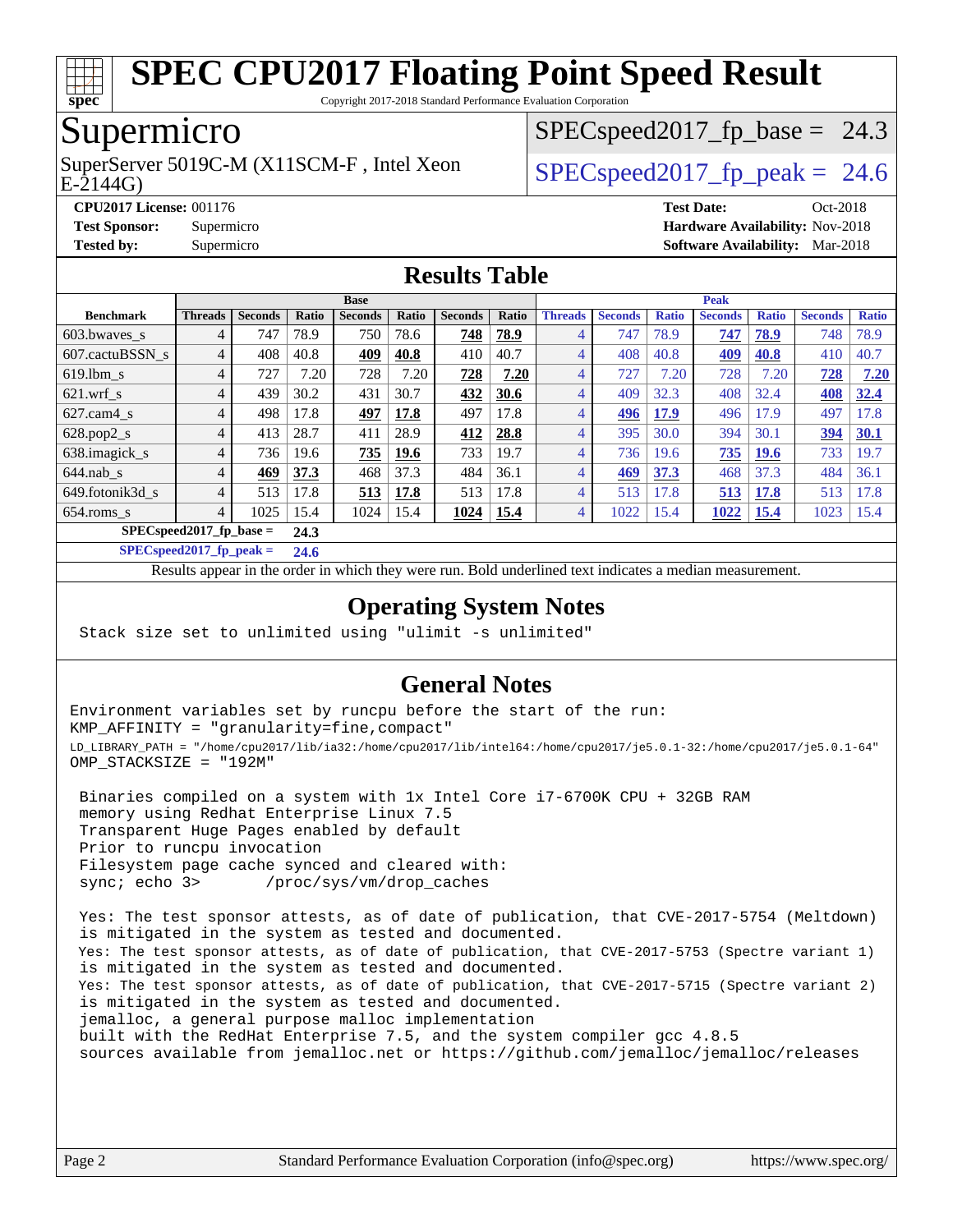

Copyright 2017-2018 Standard Performance Evaluation Corporation

#### Supermicro

SuperServer 5019C-M (X11SCM-F, Intel Xeon E-2144G)

 $SPECspeed2017_fp\_base = 24.3$ 

 $SPECspeed2017_f p\_peak = 24.6$ 

**[CPU2017 License:](http://www.spec.org/auto/cpu2017/Docs/result-fields.html#CPU2017License)** 001176 **[Test Date:](http://www.spec.org/auto/cpu2017/Docs/result-fields.html#TestDate)** Oct-2018 **[Test Sponsor:](http://www.spec.org/auto/cpu2017/Docs/result-fields.html#TestSponsor)** Supermicro **[Hardware Availability:](http://www.spec.org/auto/cpu2017/Docs/result-fields.html#HardwareAvailability)** Nov-2018 **[Tested by:](http://www.spec.org/auto/cpu2017/Docs/result-fields.html#Testedby)** Supermicro **[Software Availability:](http://www.spec.org/auto/cpu2017/Docs/result-fields.html#SoftwareAvailability)** Mar-2018

#### **[Platform Notes](http://www.spec.org/auto/cpu2017/Docs/result-fields.html#PlatformNotes)**

Page 3 Standard Performance Evaluation Corporation [\(info@spec.org\)](mailto:info@spec.org) <https://www.spec.org/> BIOS Settings: Hyper-Threading = Disable Sysinfo program /home/cpu2017/bin/sysinfo Rev: r5974 of 2018-05-19 9bcde8f2999c33d61f64985e45859ea9 running on linux-nj8e Thu Oct 18 00:31:05 2018 SUT (System Under Test) info as seen by some common utilities. For more information on this section, see <https://www.spec.org/cpu2017/Docs/config.html#sysinfo> From /proc/cpuinfo model name : Intel(R) Xeon(R) E-2144G CPU @ 3.60GHz 1 "physical id"s (chips) 4 "processors" cores, siblings (Caution: counting these is hw and system dependent. The following excerpts from /proc/cpuinfo might not be reliable. Use with caution.) cpu cores : 4 siblings : 4 physical 0: cores 0 1 2 3 From lscpu: Architecture: x86\_64 CPU op-mode(s): 32-bit, 64-bit Byte Order: Little Endian  $CPU(s):$  4 On-line CPU(s) list: 0-3 Thread(s) per core: 1 Core(s) per socket: 4 Socket(s): 1 NUMA node(s): 1 Vendor ID: GenuineIntel CPU family: 6 Model: 158 Model name:  $Intel(R)$  Xeon(R) E-2144G CPU @ 3.60GHz Stepping: 10 CPU MHz: 4350.157 CPU max MHz: 4500.0000 CPU min MHz: 800.0000 BogoMIPS: 7199.97 Virtualization: VT-x L1d cache: 32K L1i cache: 32K L2 cache: 256K L3 cache: 8192K NUMA node0 CPU(s): 0-3 Flags: fpu vme de pse tsc msr pae mce cx8 apic sep mtrr pge mca cmov pat pse36 clflush dts acpi mmx fxsr sse sse2 ss ht tm pbe syscall nx pdpe1gb rdtscp **(Continued on next page)**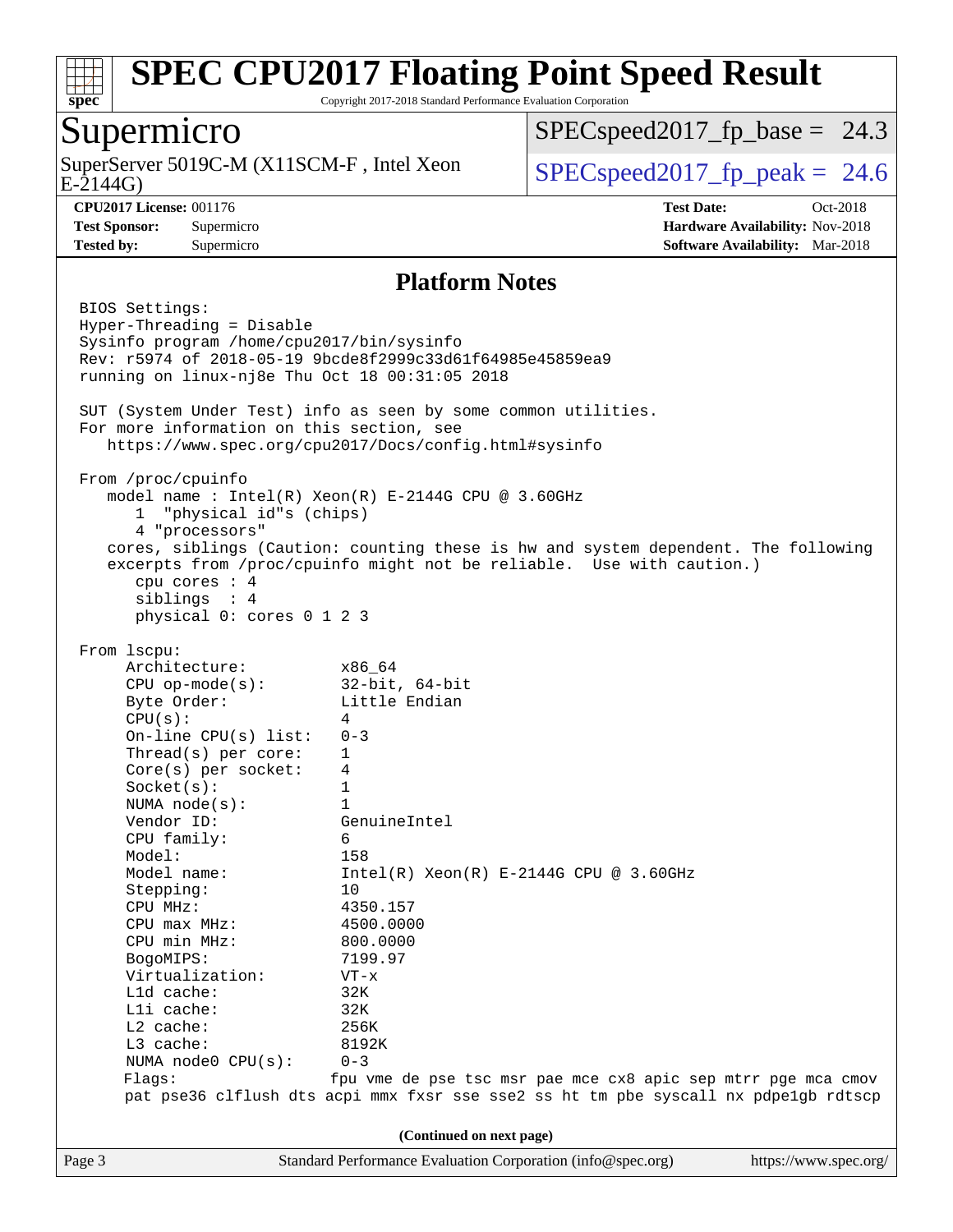

Copyright 2017-2018 Standard Performance Evaluation Corporation

#### Supermicro

E-2144G) SuperServer 5019C-M (X11SCM-F, Intel Xeon  $SPEC speed2017$  fp\_peak = 24.6

 $SPECspeed2017_fp\_base = 24.3$ 

**[Tested by:](http://www.spec.org/auto/cpu2017/Docs/result-fields.html#Testedby)** Supermicro **[Software Availability:](http://www.spec.org/auto/cpu2017/Docs/result-fields.html#SoftwareAvailability)** Mar-2018

**[CPU2017 License:](http://www.spec.org/auto/cpu2017/Docs/result-fields.html#CPU2017License)** 001176 **[Test Date:](http://www.spec.org/auto/cpu2017/Docs/result-fields.html#TestDate)** Oct-2018 **[Test Sponsor:](http://www.spec.org/auto/cpu2017/Docs/result-fields.html#TestSponsor)** Supermicro **[Hardware Availability:](http://www.spec.org/auto/cpu2017/Docs/result-fields.html#HardwareAvailability)** Nov-2018

#### **[Platform Notes \(Continued\)](http://www.spec.org/auto/cpu2017/Docs/result-fields.html#PlatformNotes)**

 lm constant\_tsc art arch\_perfmon pebs bts rep\_good nopl xtopology nonstop\_tsc aperfmperf eagerfpu pni pclmulqdq dtes64 monitor ds\_cpl vmx smx est tm2 ssse3 sdbg fma cx16 xtpr pdcm pcid sse4\_1 sse4\_2 x2apic movbe popcnt tsc\_deadline\_timer aes xsave avx f16c rdrand lahf\_lm abm 3dnowprefetch ida arat epb invpcid\_single pln pts dtherm hwp hwp\_notify hwp\_act\_window hwp\_epp intel\_pt rsb\_ctxsw spec\_ctrl retpoline kaiser tpr\_shadow vnmi flexpriority ept vpid fsgsbase tsc\_adjust bmi1 hle avx2 smep bmi2 erms invpcid rtm mpx rdseed adx smap clflushopt xsaveopt xsavec xgetbv1 /proc/cpuinfo cache data cache size : 8192 KB From numactl --hardware WARNING: a numactl 'node' might or might not correspond to a physical chip. available: 1 nodes (0) node 0 cpus: 0 1 2 3 node 0 size: 64151 MB node 0 free: 56618 MB node distances: node 0 0: 10 From /proc/meminfo MemTotal: 65690648 kB HugePages Total: 0 Hugepagesize: 2048 kB /usr/bin/lsb\_release -d SUSE Linux Enterprise Server 12 SP3 From /etc/\*release\* /etc/\*version\* SuSE-release: SUSE Linux Enterprise Server 12 (x86\_64) VERSION = 12 PATCHLEVEL = 3 # This file is deprecated and will be removed in a future service pack or release. # Please check /etc/os-release for details about this release. os-release: NAME="SLES" VERSION="12-SP3" VERSION\_ID="12.3" PRETTY\_NAME="SUSE Linux Enterprise Server 12 SP3" ID="sles" ANSI\_COLOR="0;32" CPE\_NAME="cpe:/o:suse:sles:12:sp3" uname -a: Linux linux-nj8e 4.4.114-94.11-default #1 SMP Thu Feb 1 19:28:26 UTC 2018 (4309ff9) **(Continued on next page)**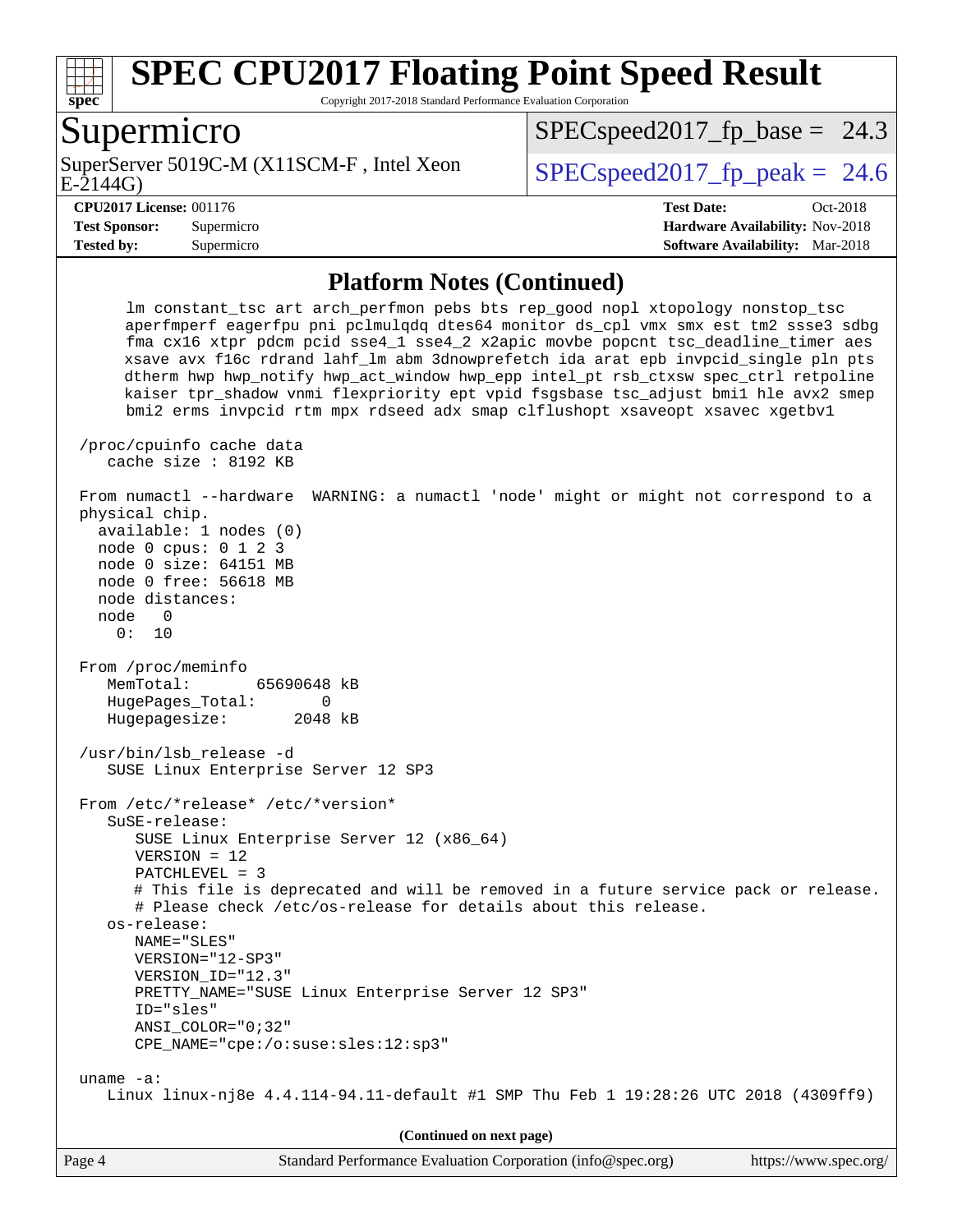

Copyright 2017-2018 Standard Performance Evaluation Corporation

#### Supermicro

E-2144G) SuperServer 5019C-M (X11SCM-F, Intel Xeon  $\vert$  [SPECspeed2017\\_fp\\_peak =](http://www.spec.org/auto/cpu2017/Docs/result-fields.html#SPECspeed2017fppeak) 24.6

 $SPECspeed2017_fp\_base = 24.3$ 

**[CPU2017 License:](http://www.spec.org/auto/cpu2017/Docs/result-fields.html#CPU2017License)** 001176 **[Test Date:](http://www.spec.org/auto/cpu2017/Docs/result-fields.html#TestDate)** Oct-2018 **[Test Sponsor:](http://www.spec.org/auto/cpu2017/Docs/result-fields.html#TestSponsor)** Supermicro **[Hardware Availability:](http://www.spec.org/auto/cpu2017/Docs/result-fields.html#HardwareAvailability)** Nov-2018 **[Tested by:](http://www.spec.org/auto/cpu2017/Docs/result-fields.html#Testedby)** Supermicro **[Software Availability:](http://www.spec.org/auto/cpu2017/Docs/result-fields.html#SoftwareAvailability)** Mar-2018

#### **[Platform Notes \(Continued\)](http://www.spec.org/auto/cpu2017/Docs/result-fields.html#PlatformNotes)**

x86\_64 x86\_64 x86\_64 GNU/Linux

Kernel self-reported vulnerability status:

 CVE-2017-5754 (Meltdown): Mitigation: PTI CVE-2017-5753 (Spectre variant 1): Mitigation: Barriers CVE-2017-5715 (Spectre variant 2): Mitigation: IBRS+IBPB

run-level 3 Oct 17 19:19

 SPEC is set to: /home/cpu2017 Filesystem Type Size Used Avail Use% Mounted on /dev/sda4 xfs 890G 9.9G 880G 2% /home

 Additional information from dmidecode follows. WARNING: Use caution when you interpret this section. The 'dmidecode' program reads system data which is "intended to allow hardware to be accurately determined", but the intent may not be met, as there are frequent changes to hardware, firmware, and the "DMTF SMBIOS" standard. BIOS American Megatrends Inc. 1.0 09/19/2018

Memory:

4x Micron 18ADF2G72AZ-2G6H1R 16 GB 2 rank 2667

(End of data from sysinfo program)

#### **[Compiler Version Notes](http://www.spec.org/auto/cpu2017/Docs/result-fields.html#CompilerVersionNotes)**

| 619.1bm_s(base) 638.imagick_s(base, peak) 644.nab_s(base, peak)<br>CC                                                      |  |  |  |  |  |
|----------------------------------------------------------------------------------------------------------------------------|--|--|--|--|--|
| $\text{icc}$ (ICC) 18.0.2 20180210<br>Copyright (C) 1985-2018 Intel Corporation. All rights reserved.                      |  |  |  |  |  |
| $CC$ 619.1bm $s$ (peak)                                                                                                    |  |  |  |  |  |
| icc (ICC) 18.0.2 20180210<br>Copyright (C) 1985-2018 Intel Corporation. All rights reserved.                               |  |  |  |  |  |
| FC 607.cactuBSSN s(base, peak)                                                                                             |  |  |  |  |  |
| icpc (ICC) 18.0.2 20180210<br>Copyright (C) 1985-2018 Intel Corporation. All rights reserved.<br>icc (ICC) 18.0.2 20180210 |  |  |  |  |  |
| (Continued on next page)                                                                                                   |  |  |  |  |  |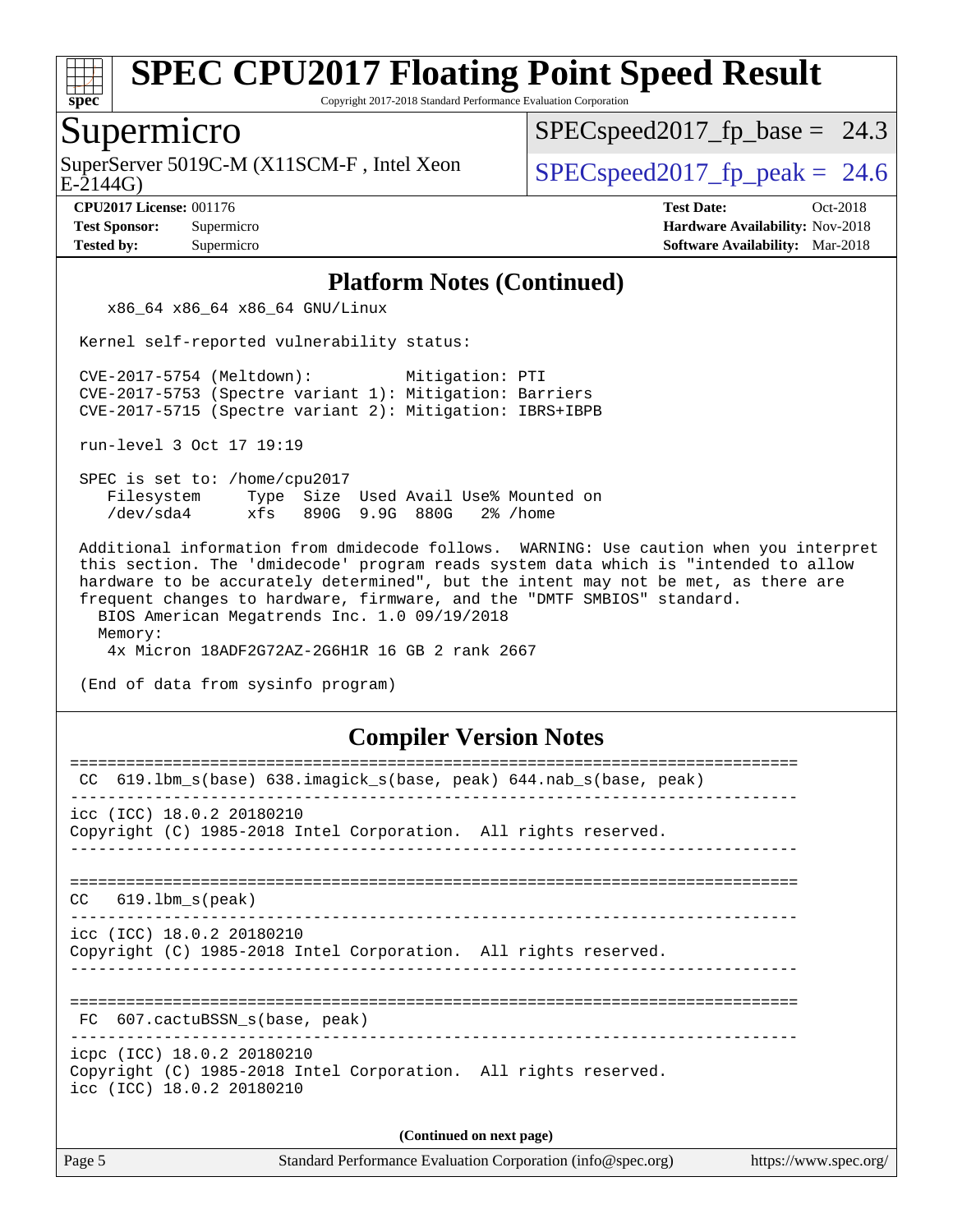

Copyright 2017-2018 Standard Performance Evaluation Corporation

#### Supermicro

E-2144G) SuperServer 5019C-M (X11SCM-F, Intel Xeon  $SPEC speed2017_fp\_peak = 24.6$ 

 $SPEC speed2017_fp\_base = 24.3$ 

**[CPU2017 License:](http://www.spec.org/auto/cpu2017/Docs/result-fields.html#CPU2017License)** 001176 **[Test Date:](http://www.spec.org/auto/cpu2017/Docs/result-fields.html#TestDate)** Oct-2018 **[Test Sponsor:](http://www.spec.org/auto/cpu2017/Docs/result-fields.html#TestSponsor)** Supermicro **[Hardware Availability:](http://www.spec.org/auto/cpu2017/Docs/result-fields.html#HardwareAvailability)** Nov-2018 **[Tested by:](http://www.spec.org/auto/cpu2017/Docs/result-fields.html#Testedby)** Supermicro **[Software Availability:](http://www.spec.org/auto/cpu2017/Docs/result-fields.html#SoftwareAvailability)** Mar-2018

#### **[Compiler Version Notes \(Continued\)](http://www.spec.org/auto/cpu2017/Docs/result-fields.html#CompilerVersionNotes)**

| Copyright (C) 1985-2018 Intel Corporation. All rights reserved.<br>ifort (IFORT) 18.0.2 20180210<br>Copyright (C) 1985-2018 Intel Corporation. All rights reserved.                              |  |
|--------------------------------------------------------------------------------------------------------------------------------------------------------------------------------------------------|--|
| FC 603.bwaves_s(base) 649.fotonik3d_s(base) 654.roms_s(base, peak)                                                                                                                               |  |
| ifort (IFORT) 18.0.2 20180210<br>Copyright (C) 1985-2018 Intel Corporation. All rights reserved.                                                                                                 |  |
| 603.bwaves_s(peak) 649.fotonik3d_s(peak)<br>FC                                                                                                                                                   |  |
| ifort (IFORT) 18.0.2 20180210<br>Copyright (C) 1985-2018 Intel Corporation. All rights reserved.                                                                                                 |  |
| CC 621.wrf_s(base) 627.cam4_s(base, peak) 628.pop2_s(base)                                                                                                                                       |  |
| ifort (IFORT) 18.0.2 20180210<br>Copyright (C) 1985-2018 Intel Corporation. All rights reserved.<br>icc (ICC) 18.0.2 20180210                                                                    |  |
| Copyright (C) 1985-2018 Intel Corporation. All rights reserved.                                                                                                                                  |  |
| 621.wrf_s(peak) 628.pop2_s(peak)<br>CC                                                                                                                                                           |  |
| ifort (IFORT) 18.0.2 20180210<br>Copyright (C) 1985-2018 Intel Corporation. All rights reserved.<br>icc (ICC) 18.0.2 20180210<br>Copyright (C) 1985-2018 Intel Corporation. All rights reserved. |  |
|                                                                                                                                                                                                  |  |

### **[Base Compiler Invocation](http://www.spec.org/auto/cpu2017/Docs/result-fields.html#BaseCompilerInvocation)**

[C benchmarks](http://www.spec.org/auto/cpu2017/Docs/result-fields.html#Cbenchmarks): [icc -m64 -std=c11](http://www.spec.org/cpu2017/results/res2018q4/cpu2017-20181112-09597.flags.html#user_CCbase_intel_icc_64bit_c11_33ee0cdaae7deeeab2a9725423ba97205ce30f63b9926c2519791662299b76a0318f32ddfffdc46587804de3178b4f9328c46fa7c2b0cd779d7a61945c91cd35)

[Fortran benchmarks](http://www.spec.org/auto/cpu2017/Docs/result-fields.html#Fortranbenchmarks): [ifort -m64](http://www.spec.org/cpu2017/results/res2018q4/cpu2017-20181112-09597.flags.html#user_FCbase_intel_ifort_64bit_24f2bb282fbaeffd6157abe4f878425411749daecae9a33200eee2bee2fe76f3b89351d69a8130dd5949958ce389cf37ff59a95e7a40d588e8d3a57e0c3fd751)

**(Continued on next page)**

Page 6 Standard Performance Evaluation Corporation [\(info@spec.org\)](mailto:info@spec.org) <https://www.spec.org/>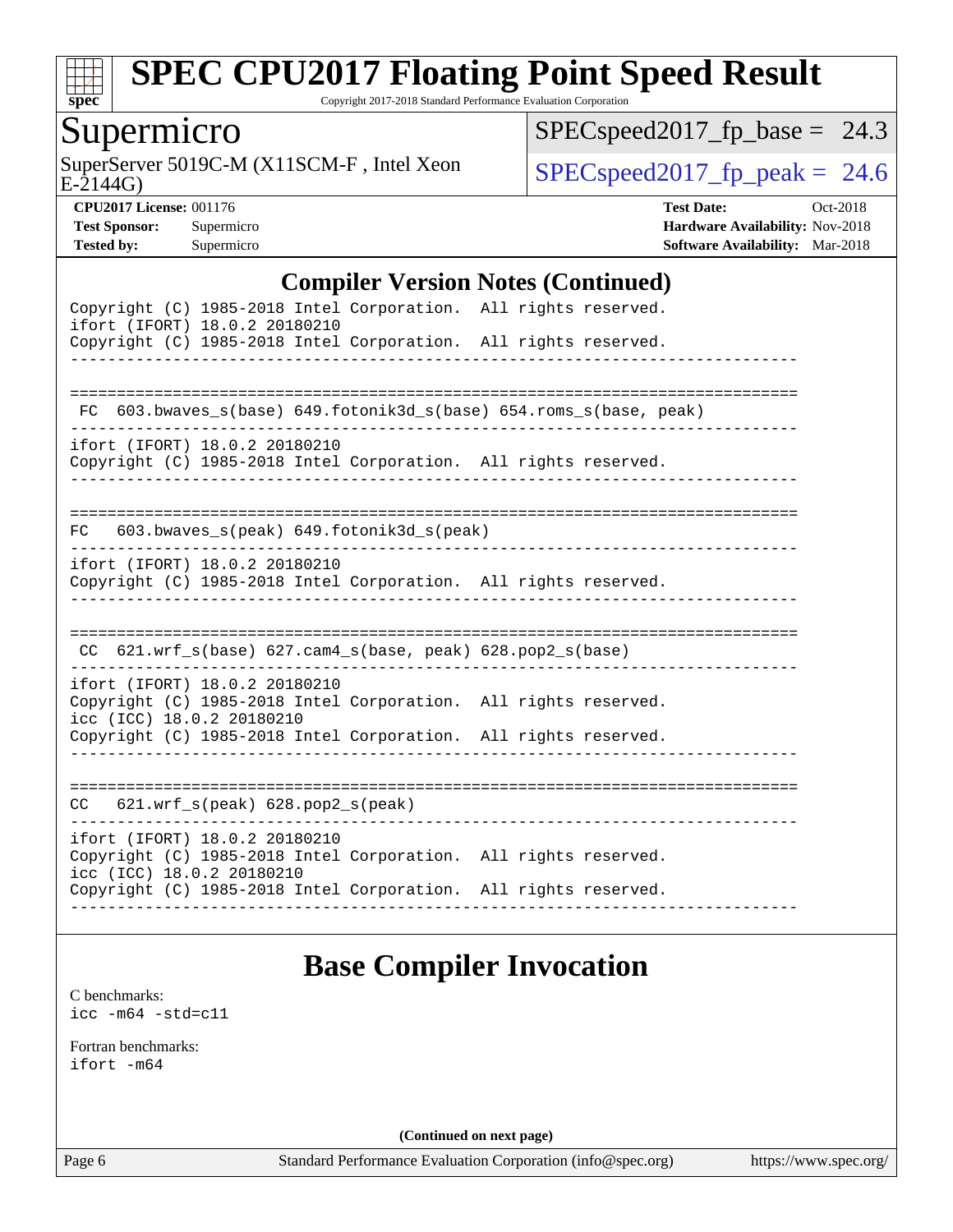

Copyright 2017-2018 Standard Performance Evaluation Corporation

#### Supermicro

E-2144G) SuperServer 5019C-M (X11SCM-F, Intel Xeon  $\vert$  [SPECspeed2017\\_fp\\_peak =](http://www.spec.org/auto/cpu2017/Docs/result-fields.html#SPECspeed2017fppeak) 24.6

 $SPECspeed2017_fp\_base = 24.3$ 

**[CPU2017 License:](http://www.spec.org/auto/cpu2017/Docs/result-fields.html#CPU2017License)** 001176 **[Test Date:](http://www.spec.org/auto/cpu2017/Docs/result-fields.html#TestDate)** Oct-2018 **[Test Sponsor:](http://www.spec.org/auto/cpu2017/Docs/result-fields.html#TestSponsor)** Supermicro **[Hardware Availability:](http://www.spec.org/auto/cpu2017/Docs/result-fields.html#HardwareAvailability)** Nov-2018 **[Tested by:](http://www.spec.org/auto/cpu2017/Docs/result-fields.html#Testedby)** Supermicro **[Software Availability:](http://www.spec.org/auto/cpu2017/Docs/result-fields.html#SoftwareAvailability)** Mar-2018

## **[Base Compiler Invocation \(Continued\)](http://www.spec.org/auto/cpu2017/Docs/result-fields.html#BaseCompilerInvocation)**

[Benchmarks using both Fortran and C](http://www.spec.org/auto/cpu2017/Docs/result-fields.html#BenchmarksusingbothFortranandC): [ifort -m64](http://www.spec.org/cpu2017/results/res2018q4/cpu2017-20181112-09597.flags.html#user_CC_FCbase_intel_ifort_64bit_24f2bb282fbaeffd6157abe4f878425411749daecae9a33200eee2bee2fe76f3b89351d69a8130dd5949958ce389cf37ff59a95e7a40d588e8d3a57e0c3fd751) [icc -m64 -std=c11](http://www.spec.org/cpu2017/results/res2018q4/cpu2017-20181112-09597.flags.html#user_CC_FCbase_intel_icc_64bit_c11_33ee0cdaae7deeeab2a9725423ba97205ce30f63b9926c2519791662299b76a0318f32ddfffdc46587804de3178b4f9328c46fa7c2b0cd779d7a61945c91cd35)

[Benchmarks using Fortran, C, and C++:](http://www.spec.org/auto/cpu2017/Docs/result-fields.html#BenchmarksusingFortranCandCXX) [icpc -m64](http://www.spec.org/cpu2017/results/res2018q4/cpu2017-20181112-09597.flags.html#user_CC_CXX_FCbase_intel_icpc_64bit_4ecb2543ae3f1412ef961e0650ca070fec7b7afdcd6ed48761b84423119d1bf6bdf5cad15b44d48e7256388bc77273b966e5eb805aefd121eb22e9299b2ec9d9) [icc -m64 -std=c11](http://www.spec.org/cpu2017/results/res2018q4/cpu2017-20181112-09597.flags.html#user_CC_CXX_FCbase_intel_icc_64bit_c11_33ee0cdaae7deeeab2a9725423ba97205ce30f63b9926c2519791662299b76a0318f32ddfffdc46587804de3178b4f9328c46fa7c2b0cd779d7a61945c91cd35) [ifort -m64](http://www.spec.org/cpu2017/results/res2018q4/cpu2017-20181112-09597.flags.html#user_CC_CXX_FCbase_intel_ifort_64bit_24f2bb282fbaeffd6157abe4f878425411749daecae9a33200eee2bee2fe76f3b89351d69a8130dd5949958ce389cf37ff59a95e7a40d588e8d3a57e0c3fd751)

#### **[Base Portability Flags](http://www.spec.org/auto/cpu2017/Docs/result-fields.html#BasePortabilityFlags)**

 603.bwaves\_s: [-DSPEC\\_LP64](http://www.spec.org/cpu2017/results/res2018q4/cpu2017-20181112-09597.flags.html#suite_basePORTABILITY603_bwaves_s_DSPEC_LP64) 607.cactuBSSN\_s: [-DSPEC\\_LP64](http://www.spec.org/cpu2017/results/res2018q4/cpu2017-20181112-09597.flags.html#suite_basePORTABILITY607_cactuBSSN_s_DSPEC_LP64) 619.lbm\_s: [-DSPEC\\_LP64](http://www.spec.org/cpu2017/results/res2018q4/cpu2017-20181112-09597.flags.html#suite_basePORTABILITY619_lbm_s_DSPEC_LP64) 621.wrf\_s: [-DSPEC\\_LP64](http://www.spec.org/cpu2017/results/res2018q4/cpu2017-20181112-09597.flags.html#suite_basePORTABILITY621_wrf_s_DSPEC_LP64) [-DSPEC\\_CASE\\_FLAG](http://www.spec.org/cpu2017/results/res2018q4/cpu2017-20181112-09597.flags.html#b621.wrf_s_baseCPORTABILITY_DSPEC_CASE_FLAG) [-convert big\\_endian](http://www.spec.org/cpu2017/results/res2018q4/cpu2017-20181112-09597.flags.html#user_baseFPORTABILITY621_wrf_s_convert_big_endian_c3194028bc08c63ac5d04de18c48ce6d347e4e562e8892b8bdbdc0214820426deb8554edfa529a3fb25a586e65a3d812c835984020483e7e73212c4d31a38223) 627.cam4\_s: [-DSPEC\\_LP64](http://www.spec.org/cpu2017/results/res2018q4/cpu2017-20181112-09597.flags.html#suite_basePORTABILITY627_cam4_s_DSPEC_LP64) [-DSPEC\\_CASE\\_FLAG](http://www.spec.org/cpu2017/results/res2018q4/cpu2017-20181112-09597.flags.html#b627.cam4_s_baseCPORTABILITY_DSPEC_CASE_FLAG) 628.pop2\_s: [-DSPEC\\_LP64](http://www.spec.org/cpu2017/results/res2018q4/cpu2017-20181112-09597.flags.html#suite_basePORTABILITY628_pop2_s_DSPEC_LP64) [-DSPEC\\_CASE\\_FLAG](http://www.spec.org/cpu2017/results/res2018q4/cpu2017-20181112-09597.flags.html#b628.pop2_s_baseCPORTABILITY_DSPEC_CASE_FLAG) [-convert big\\_endian](http://www.spec.org/cpu2017/results/res2018q4/cpu2017-20181112-09597.flags.html#user_baseFPORTABILITY628_pop2_s_convert_big_endian_c3194028bc08c63ac5d04de18c48ce6d347e4e562e8892b8bdbdc0214820426deb8554edfa529a3fb25a586e65a3d812c835984020483e7e73212c4d31a38223) [-assume byterecl](http://www.spec.org/cpu2017/results/res2018q4/cpu2017-20181112-09597.flags.html#user_baseFPORTABILITY628_pop2_s_assume_byterecl_7e47d18b9513cf18525430bbf0f2177aa9bf368bc7a059c09b2c06a34b53bd3447c950d3f8d6c70e3faf3a05c8557d66a5798b567902e8849adc142926523472) 638.imagick\_s: [-DSPEC\\_LP64](http://www.spec.org/cpu2017/results/res2018q4/cpu2017-20181112-09597.flags.html#suite_basePORTABILITY638_imagick_s_DSPEC_LP64) 644.nab\_s: [-DSPEC\\_LP64](http://www.spec.org/cpu2017/results/res2018q4/cpu2017-20181112-09597.flags.html#suite_basePORTABILITY644_nab_s_DSPEC_LP64) 649.fotonik3d\_s: [-DSPEC\\_LP64](http://www.spec.org/cpu2017/results/res2018q4/cpu2017-20181112-09597.flags.html#suite_basePORTABILITY649_fotonik3d_s_DSPEC_LP64) 654.roms\_s: [-DSPEC\\_LP64](http://www.spec.org/cpu2017/results/res2018q4/cpu2017-20181112-09597.flags.html#suite_basePORTABILITY654_roms_s_DSPEC_LP64)

### **[Base Optimization Flags](http://www.spec.org/auto/cpu2017/Docs/result-fields.html#BaseOptimizationFlags)**

#### [C benchmarks](http://www.spec.org/auto/cpu2017/Docs/result-fields.html#Cbenchmarks):

[-Wl,-z,muldefs](http://www.spec.org/cpu2017/results/res2018q4/cpu2017-20181112-09597.flags.html#user_CCbase_link_force_multiple1_b4cbdb97b34bdee9ceefcfe54f4c8ea74255f0b02a4b23e853cdb0e18eb4525ac79b5a88067c842dd0ee6996c24547a27a4b99331201badda8798ef8a743f577) [-xCORE-AVX2](http://www.spec.org/cpu2017/results/res2018q4/cpu2017-20181112-09597.flags.html#user_CCbase_f-xCORE-AVX2) [-ipo](http://www.spec.org/cpu2017/results/res2018q4/cpu2017-20181112-09597.flags.html#user_CCbase_f-ipo) [-O3](http://www.spec.org/cpu2017/results/res2018q4/cpu2017-20181112-09597.flags.html#user_CCbase_f-O3) [-no-prec-div](http://www.spec.org/cpu2017/results/res2018q4/cpu2017-20181112-09597.flags.html#user_CCbase_f-no-prec-div) [-qopt-prefetch](http://www.spec.org/cpu2017/results/res2018q4/cpu2017-20181112-09597.flags.html#user_CCbase_f-qopt-prefetch) [-ffinite-math-only](http://www.spec.org/cpu2017/results/res2018q4/cpu2017-20181112-09597.flags.html#user_CCbase_f_finite_math_only_cb91587bd2077682c4b38af759c288ed7c732db004271a9512da14a4f8007909a5f1427ecbf1a0fb78ff2a814402c6114ac565ca162485bbcae155b5e4258871) [-qopt-mem-layout-trans=3](http://www.spec.org/cpu2017/results/res2018q4/cpu2017-20181112-09597.flags.html#user_CCbase_f-qopt-mem-layout-trans_de80db37974c74b1f0e20d883f0b675c88c3b01e9d123adea9b28688d64333345fb62bc4a798493513fdb68f60282f9a726aa07f478b2f7113531aecce732043) [-qopenmp](http://www.spec.org/cpu2017/results/res2018q4/cpu2017-20181112-09597.flags.html#user_CCbase_qopenmp_16be0c44f24f464004c6784a7acb94aca937f053568ce72f94b139a11c7c168634a55f6653758ddd83bcf7b8463e8028bb0b48b77bcddc6b78d5d95bb1df2967) [-DSPEC\\_OPENMP](http://www.spec.org/cpu2017/results/res2018q4/cpu2017-20181112-09597.flags.html#suite_CCbase_DSPEC_OPENMP) [-L/usr/local/je5.0.1-64/lib](http://www.spec.org/cpu2017/results/res2018q4/cpu2017-20181112-09597.flags.html#user_CCbase_jemalloc_link_path64_4b10a636b7bce113509b17f3bd0d6226c5fb2346b9178c2d0232c14f04ab830f976640479e5c33dc2bcbbdad86ecfb6634cbbd4418746f06f368b512fced5394) [-ljemalloc](http://www.spec.org/cpu2017/results/res2018q4/cpu2017-20181112-09597.flags.html#user_CCbase_jemalloc_link_lib_d1249b907c500fa1c0672f44f562e3d0f79738ae9e3c4a9c376d49f265a04b9c99b167ecedbf6711b3085be911c67ff61f150a17b3472be731631ba4d0471706)

[Fortran benchmarks](http://www.spec.org/auto/cpu2017/Docs/result-fields.html#Fortranbenchmarks):

[-Wl,-z,muldefs](http://www.spec.org/cpu2017/results/res2018q4/cpu2017-20181112-09597.flags.html#user_FCbase_link_force_multiple1_b4cbdb97b34bdee9ceefcfe54f4c8ea74255f0b02a4b23e853cdb0e18eb4525ac79b5a88067c842dd0ee6996c24547a27a4b99331201badda8798ef8a743f577) [-DSPEC\\_OPENMP](http://www.spec.org/cpu2017/results/res2018q4/cpu2017-20181112-09597.flags.html#suite_FCbase_DSPEC_OPENMP) [-xCORE-AVX2](http://www.spec.org/cpu2017/results/res2018q4/cpu2017-20181112-09597.flags.html#user_FCbase_f-xCORE-AVX2) [-ipo](http://www.spec.org/cpu2017/results/res2018q4/cpu2017-20181112-09597.flags.html#user_FCbase_f-ipo) [-O3](http://www.spec.org/cpu2017/results/res2018q4/cpu2017-20181112-09597.flags.html#user_FCbase_f-O3) [-no-prec-div](http://www.spec.org/cpu2017/results/res2018q4/cpu2017-20181112-09597.flags.html#user_FCbase_f-no-prec-div) [-qopt-prefetch](http://www.spec.org/cpu2017/results/res2018q4/cpu2017-20181112-09597.flags.html#user_FCbase_f-qopt-prefetch) [-ffinite-math-only](http://www.spec.org/cpu2017/results/res2018q4/cpu2017-20181112-09597.flags.html#user_FCbase_f_finite_math_only_cb91587bd2077682c4b38af759c288ed7c732db004271a9512da14a4f8007909a5f1427ecbf1a0fb78ff2a814402c6114ac565ca162485bbcae155b5e4258871) [-qopt-mem-layout-trans=3](http://www.spec.org/cpu2017/results/res2018q4/cpu2017-20181112-09597.flags.html#user_FCbase_f-qopt-mem-layout-trans_de80db37974c74b1f0e20d883f0b675c88c3b01e9d123adea9b28688d64333345fb62bc4a798493513fdb68f60282f9a726aa07f478b2f7113531aecce732043) [-qopenmp](http://www.spec.org/cpu2017/results/res2018q4/cpu2017-20181112-09597.flags.html#user_FCbase_qopenmp_16be0c44f24f464004c6784a7acb94aca937f053568ce72f94b139a11c7c168634a55f6653758ddd83bcf7b8463e8028bb0b48b77bcddc6b78d5d95bb1df2967) [-nostandard-realloc-lhs](http://www.spec.org/cpu2017/results/res2018q4/cpu2017-20181112-09597.flags.html#user_FCbase_f_2003_std_realloc_82b4557e90729c0f113870c07e44d33d6f5a304b4f63d4c15d2d0f1fab99f5daaed73bdb9275d9ae411527f28b936061aa8b9c8f2d63842963b95c9dd6426b8a) [-L/usr/local/je5.0.1-64/lib](http://www.spec.org/cpu2017/results/res2018q4/cpu2017-20181112-09597.flags.html#user_FCbase_jemalloc_link_path64_4b10a636b7bce113509b17f3bd0d6226c5fb2346b9178c2d0232c14f04ab830f976640479e5c33dc2bcbbdad86ecfb6634cbbd4418746f06f368b512fced5394) [-ljemalloc](http://www.spec.org/cpu2017/results/res2018q4/cpu2017-20181112-09597.flags.html#user_FCbase_jemalloc_link_lib_d1249b907c500fa1c0672f44f562e3d0f79738ae9e3c4a9c376d49f265a04b9c99b167ecedbf6711b3085be911c67ff61f150a17b3472be731631ba4d0471706)

#### [Benchmarks using both Fortran and C](http://www.spec.org/auto/cpu2017/Docs/result-fields.html#BenchmarksusingbothFortranandC):

[-Wl,-z,muldefs](http://www.spec.org/cpu2017/results/res2018q4/cpu2017-20181112-09597.flags.html#user_CC_FCbase_link_force_multiple1_b4cbdb97b34bdee9ceefcfe54f4c8ea74255f0b02a4b23e853cdb0e18eb4525ac79b5a88067c842dd0ee6996c24547a27a4b99331201badda8798ef8a743f577) [-xCORE-AVX2](http://www.spec.org/cpu2017/results/res2018q4/cpu2017-20181112-09597.flags.html#user_CC_FCbase_f-xCORE-AVX2) [-ipo](http://www.spec.org/cpu2017/results/res2018q4/cpu2017-20181112-09597.flags.html#user_CC_FCbase_f-ipo) [-O3](http://www.spec.org/cpu2017/results/res2018q4/cpu2017-20181112-09597.flags.html#user_CC_FCbase_f-O3) [-no-prec-div](http://www.spec.org/cpu2017/results/res2018q4/cpu2017-20181112-09597.flags.html#user_CC_FCbase_f-no-prec-div) [-qopt-prefetch](http://www.spec.org/cpu2017/results/res2018q4/cpu2017-20181112-09597.flags.html#user_CC_FCbase_f-qopt-prefetch) [-ffinite-math-only](http://www.spec.org/cpu2017/results/res2018q4/cpu2017-20181112-09597.flags.html#user_CC_FCbase_f_finite_math_only_cb91587bd2077682c4b38af759c288ed7c732db004271a9512da14a4f8007909a5f1427ecbf1a0fb78ff2a814402c6114ac565ca162485bbcae155b5e4258871) [-qopt-mem-layout-trans=3](http://www.spec.org/cpu2017/results/res2018q4/cpu2017-20181112-09597.flags.html#user_CC_FCbase_f-qopt-mem-layout-trans_de80db37974c74b1f0e20d883f0b675c88c3b01e9d123adea9b28688d64333345fb62bc4a798493513fdb68f60282f9a726aa07f478b2f7113531aecce732043) [-qopenmp](http://www.spec.org/cpu2017/results/res2018q4/cpu2017-20181112-09597.flags.html#user_CC_FCbase_qopenmp_16be0c44f24f464004c6784a7acb94aca937f053568ce72f94b139a11c7c168634a55f6653758ddd83bcf7b8463e8028bb0b48b77bcddc6b78d5d95bb1df2967) [-DSPEC\\_OPENMP](http://www.spec.org/cpu2017/results/res2018q4/cpu2017-20181112-09597.flags.html#suite_CC_FCbase_DSPEC_OPENMP) [-nostandard-realloc-lhs](http://www.spec.org/cpu2017/results/res2018q4/cpu2017-20181112-09597.flags.html#user_CC_FCbase_f_2003_std_realloc_82b4557e90729c0f113870c07e44d33d6f5a304b4f63d4c15d2d0f1fab99f5daaed73bdb9275d9ae411527f28b936061aa8b9c8f2d63842963b95c9dd6426b8a) [-L/usr/local/je5.0.1-64/lib](http://www.spec.org/cpu2017/results/res2018q4/cpu2017-20181112-09597.flags.html#user_CC_FCbase_jemalloc_link_path64_4b10a636b7bce113509b17f3bd0d6226c5fb2346b9178c2d0232c14f04ab830f976640479e5c33dc2bcbbdad86ecfb6634cbbd4418746f06f368b512fced5394) [-ljemalloc](http://www.spec.org/cpu2017/results/res2018q4/cpu2017-20181112-09597.flags.html#user_CC_FCbase_jemalloc_link_lib_d1249b907c500fa1c0672f44f562e3d0f79738ae9e3c4a9c376d49f265a04b9c99b167ecedbf6711b3085be911c67ff61f150a17b3472be731631ba4d0471706)

#### [Benchmarks using Fortran, C, and C++:](http://www.spec.org/auto/cpu2017/Docs/result-fields.html#BenchmarksusingFortranCandCXX)

```
-Wl,-z,muldefs -xCORE-AVX2 -ipo -O3 -no-prec-div -qopt-prefetch
-ffinite-math-only -qopt-mem-layout-trans=3 -qopenmp -DSPEC_OPENMP
-nostandard-realloc-lhs -L/usr/local/je5.0.1-64/lib -ljemalloc
```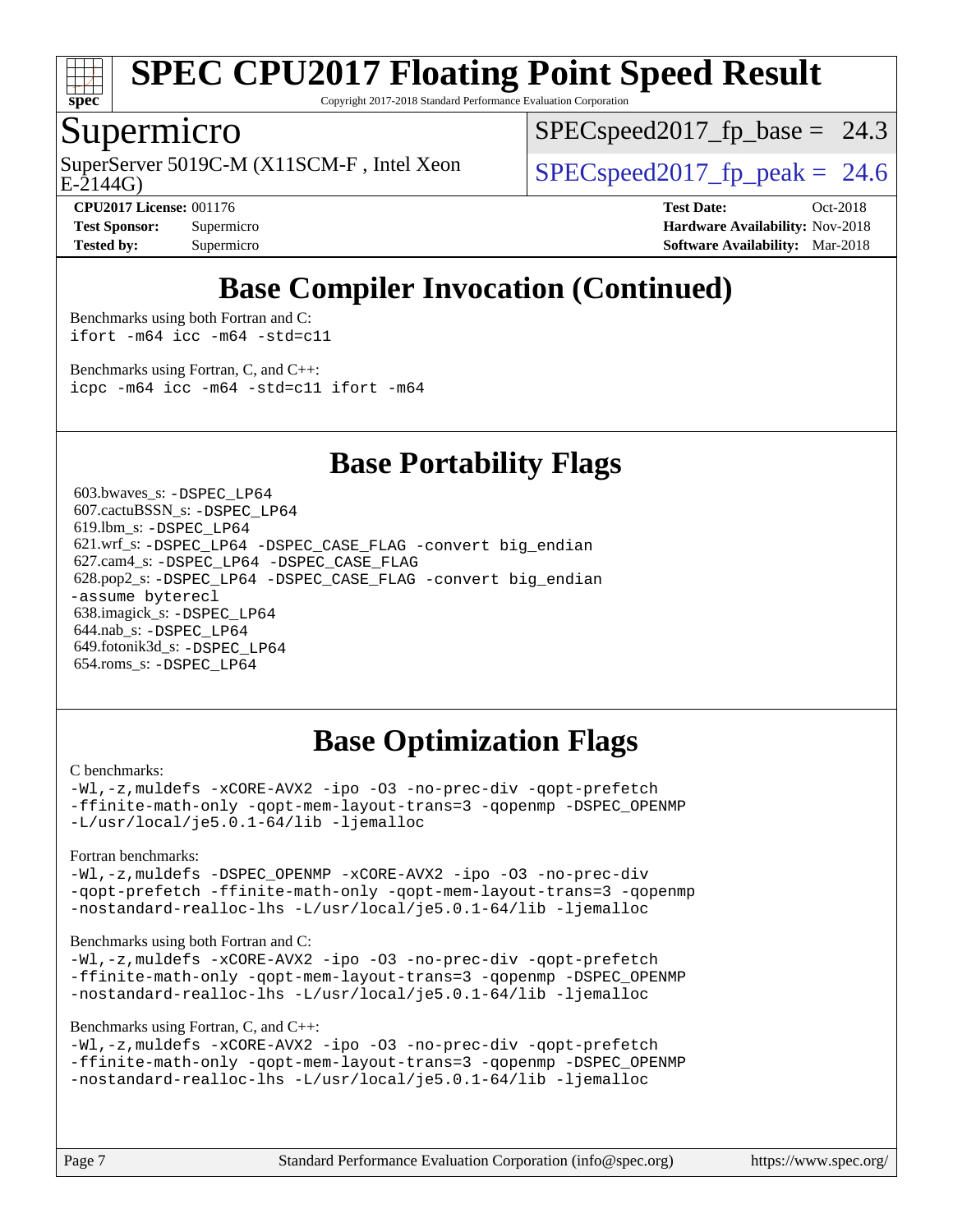

Copyright 2017-2018 Standard Performance Evaluation Corporation

#### Supermicro

E-2144G) SuperServer 5019C-M (X11SCM-F, Intel Xeon  $\vert$  [SPECspeed2017\\_fp\\_peak =](http://www.spec.org/auto/cpu2017/Docs/result-fields.html#SPECspeed2017fppeak) 24.6

 $SPECspeed2017_fp\_base = 24.3$ 

**[CPU2017 License:](http://www.spec.org/auto/cpu2017/Docs/result-fields.html#CPU2017License)** 001176 **[Test Date:](http://www.spec.org/auto/cpu2017/Docs/result-fields.html#TestDate)** Oct-2018 **[Test Sponsor:](http://www.spec.org/auto/cpu2017/Docs/result-fields.html#TestSponsor)** Supermicro **[Hardware Availability:](http://www.spec.org/auto/cpu2017/Docs/result-fields.html#HardwareAvailability)** Nov-2018 **[Tested by:](http://www.spec.org/auto/cpu2017/Docs/result-fields.html#Testedby)** Supermicro **[Software Availability:](http://www.spec.org/auto/cpu2017/Docs/result-fields.html#SoftwareAvailability)** Mar-2018

### **[Peak Compiler Invocation](http://www.spec.org/auto/cpu2017/Docs/result-fields.html#PeakCompilerInvocation)**

[C benchmarks](http://www.spec.org/auto/cpu2017/Docs/result-fields.html#Cbenchmarks): [icc -m64 -std=c11](http://www.spec.org/cpu2017/results/res2018q4/cpu2017-20181112-09597.flags.html#user_CCpeak_intel_icc_64bit_c11_33ee0cdaae7deeeab2a9725423ba97205ce30f63b9926c2519791662299b76a0318f32ddfffdc46587804de3178b4f9328c46fa7c2b0cd779d7a61945c91cd35)

[Fortran benchmarks:](http://www.spec.org/auto/cpu2017/Docs/result-fields.html#Fortranbenchmarks) [ifort -m64](http://www.spec.org/cpu2017/results/res2018q4/cpu2017-20181112-09597.flags.html#user_FCpeak_intel_ifort_64bit_24f2bb282fbaeffd6157abe4f878425411749daecae9a33200eee2bee2fe76f3b89351d69a8130dd5949958ce389cf37ff59a95e7a40d588e8d3a57e0c3fd751)

[Benchmarks using both Fortran and C](http://www.spec.org/auto/cpu2017/Docs/result-fields.html#BenchmarksusingbothFortranandC): [ifort -m64](http://www.spec.org/cpu2017/results/res2018q4/cpu2017-20181112-09597.flags.html#user_CC_FCpeak_intel_ifort_64bit_24f2bb282fbaeffd6157abe4f878425411749daecae9a33200eee2bee2fe76f3b89351d69a8130dd5949958ce389cf37ff59a95e7a40d588e8d3a57e0c3fd751) [icc -m64 -std=c11](http://www.spec.org/cpu2017/results/res2018q4/cpu2017-20181112-09597.flags.html#user_CC_FCpeak_intel_icc_64bit_c11_33ee0cdaae7deeeab2a9725423ba97205ce30f63b9926c2519791662299b76a0318f32ddfffdc46587804de3178b4f9328c46fa7c2b0cd779d7a61945c91cd35)

[Benchmarks using Fortran, C, and C++](http://www.spec.org/auto/cpu2017/Docs/result-fields.html#BenchmarksusingFortranCandCXX): [icpc -m64](http://www.spec.org/cpu2017/results/res2018q4/cpu2017-20181112-09597.flags.html#user_CC_CXX_FCpeak_intel_icpc_64bit_4ecb2543ae3f1412ef961e0650ca070fec7b7afdcd6ed48761b84423119d1bf6bdf5cad15b44d48e7256388bc77273b966e5eb805aefd121eb22e9299b2ec9d9) [icc -m64 -std=c11](http://www.spec.org/cpu2017/results/res2018q4/cpu2017-20181112-09597.flags.html#user_CC_CXX_FCpeak_intel_icc_64bit_c11_33ee0cdaae7deeeab2a9725423ba97205ce30f63b9926c2519791662299b76a0318f32ddfffdc46587804de3178b4f9328c46fa7c2b0cd779d7a61945c91cd35) [ifort -m64](http://www.spec.org/cpu2017/results/res2018q4/cpu2017-20181112-09597.flags.html#user_CC_CXX_FCpeak_intel_ifort_64bit_24f2bb282fbaeffd6157abe4f878425411749daecae9a33200eee2bee2fe76f3b89351d69a8130dd5949958ce389cf37ff59a95e7a40d588e8d3a57e0c3fd751)

#### **[Peak Portability Flags](http://www.spec.org/auto/cpu2017/Docs/result-fields.html#PeakPortabilityFlags)**

Same as Base Portability Flags

### **[Peak Optimization Flags](http://www.spec.org/auto/cpu2017/Docs/result-fields.html#PeakOptimizationFlags)**

[C benchmarks](http://www.spec.org/auto/cpu2017/Docs/result-fields.html#Cbenchmarks):

 $619.$ lbm\_s: basepeak = yes

638.imagick\_s: basepeak = yes

 $644$ .nab\_s: basepeak = yes

[Fortran benchmarks](http://www.spec.org/auto/cpu2017/Docs/result-fields.html#Fortranbenchmarks):

 603.bwaves\_s: [-prof-gen](http://www.spec.org/cpu2017/results/res2018q4/cpu2017-20181112-09597.flags.html#user_peakPASS1_FFLAGSPASS1_LDFLAGS603_bwaves_s_prof_gen_5aa4926d6013ddb2a31985c654b3eb18169fc0c6952a63635c234f711e6e63dd76e94ad52365559451ec499a2cdb89e4dc58ba4c67ef54ca681ffbe1461d6b36)(pass 1) [-prof-use](http://www.spec.org/cpu2017/results/res2018q4/cpu2017-20181112-09597.flags.html#user_peakPASS2_FFLAGSPASS2_LDFLAGS603_bwaves_s_prof_use_1a21ceae95f36a2b53c25747139a6c16ca95bd9def2a207b4f0849963b97e94f5260e30a0c64f4bb623698870e679ca08317ef8150905d41bd88c6f78df73f19)(pass 2) [-DSPEC\\_SUPPRESS\\_OPENMP](http://www.spec.org/cpu2017/results/res2018q4/cpu2017-20181112-09597.flags.html#suite_peakPASS1_FOPTIMIZE603_bwaves_s_DSPEC_SUPPRESS_OPENMP) [-DSPEC\\_OPENMP](http://www.spec.org/cpu2017/results/res2018q4/cpu2017-20181112-09597.flags.html#suite_peakPASS2_FOPTIMIZE603_bwaves_s_DSPEC_OPENMP) [-O2](http://www.spec.org/cpu2017/results/res2018q4/cpu2017-20181112-09597.flags.html#user_peakPASS1_FOPTIMIZE603_bwaves_s_f-O2) [-xCORE-AVX2](http://www.spec.org/cpu2017/results/res2018q4/cpu2017-20181112-09597.flags.html#user_peakPASS2_FOPTIMIZE603_bwaves_s_f-xCORE-AVX2) [-qopt-prefetch](http://www.spec.org/cpu2017/results/res2018q4/cpu2017-20181112-09597.flags.html#user_peakPASS1_FOPTIMIZEPASS2_FOPTIMIZE603_bwaves_s_f-qopt-prefetch) [-ipo](http://www.spec.org/cpu2017/results/res2018q4/cpu2017-20181112-09597.flags.html#user_peakPASS2_FOPTIMIZE603_bwaves_s_f-ipo) [-O3](http://www.spec.org/cpu2017/results/res2018q4/cpu2017-20181112-09597.flags.html#user_peakPASS2_FOPTIMIZE603_bwaves_s_f-O3) [-ffinite-math-only](http://www.spec.org/cpu2017/results/res2018q4/cpu2017-20181112-09597.flags.html#user_peakPASS1_FOPTIMIZEPASS2_FOPTIMIZE603_bwaves_s_f_finite_math_only_cb91587bd2077682c4b38af759c288ed7c732db004271a9512da14a4f8007909a5f1427ecbf1a0fb78ff2a814402c6114ac565ca162485bbcae155b5e4258871) [-no-prec-div](http://www.spec.org/cpu2017/results/res2018q4/cpu2017-20181112-09597.flags.html#user_peakPASS2_FOPTIMIZE603_bwaves_s_f-no-prec-div) [-qopt-mem-layout-trans=3](http://www.spec.org/cpu2017/results/res2018q4/cpu2017-20181112-09597.flags.html#user_peakPASS1_FOPTIMIZEPASS2_FOPTIMIZE603_bwaves_s_f-qopt-mem-layout-trans_de80db37974c74b1f0e20d883f0b675c88c3b01e9d123adea9b28688d64333345fb62bc4a798493513fdb68f60282f9a726aa07f478b2f7113531aecce732043) [-qopenmp](http://www.spec.org/cpu2017/results/res2018q4/cpu2017-20181112-09597.flags.html#user_peakPASS2_FOPTIMIZE603_bwaves_s_qopenmp_16be0c44f24f464004c6784a7acb94aca937f053568ce72f94b139a11c7c168634a55f6653758ddd83bcf7b8463e8028bb0b48b77bcddc6b78d5d95bb1df2967) [-nostandard-realloc-lhs](http://www.spec.org/cpu2017/results/res2018q4/cpu2017-20181112-09597.flags.html#user_peakEXTRA_FOPTIMIZE603_bwaves_s_f_2003_std_realloc_82b4557e90729c0f113870c07e44d33d6f5a304b4f63d4c15d2d0f1fab99f5daaed73bdb9275d9ae411527f28b936061aa8b9c8f2d63842963b95c9dd6426b8a)

 $649.$ fotonik $3d$ <sub>-</sub>s: basepeak = yes

 654.roms\_s: [-DSPEC\\_OPENMP](http://www.spec.org/cpu2017/results/res2018q4/cpu2017-20181112-09597.flags.html#suite_peakFOPTIMIZE654_roms_s_DSPEC_OPENMP) [-xCORE-AVX2](http://www.spec.org/cpu2017/results/res2018q4/cpu2017-20181112-09597.flags.html#user_peakFOPTIMIZE654_roms_s_f-xCORE-AVX2) [-ipo](http://www.spec.org/cpu2017/results/res2018q4/cpu2017-20181112-09597.flags.html#user_peakFOPTIMIZE654_roms_s_f-ipo) [-O3](http://www.spec.org/cpu2017/results/res2018q4/cpu2017-20181112-09597.flags.html#user_peakFOPTIMIZE654_roms_s_f-O3) [-no-prec-div](http://www.spec.org/cpu2017/results/res2018q4/cpu2017-20181112-09597.flags.html#user_peakFOPTIMIZE654_roms_s_f-no-prec-div) [-qopt-prefetch](http://www.spec.org/cpu2017/results/res2018q4/cpu2017-20181112-09597.flags.html#user_peakFOPTIMIZE654_roms_s_f-qopt-prefetch) [-ffinite-math-only](http://www.spec.org/cpu2017/results/res2018q4/cpu2017-20181112-09597.flags.html#user_peakFOPTIMIZE654_roms_s_f_finite_math_only_cb91587bd2077682c4b38af759c288ed7c732db004271a9512da14a4f8007909a5f1427ecbf1a0fb78ff2a814402c6114ac565ca162485bbcae155b5e4258871) [-qopt-mem-layout-trans=3](http://www.spec.org/cpu2017/results/res2018q4/cpu2017-20181112-09597.flags.html#user_peakFOPTIMIZE654_roms_s_f-qopt-mem-layout-trans_de80db37974c74b1f0e20d883f0b675c88c3b01e9d123adea9b28688d64333345fb62bc4a798493513fdb68f60282f9a726aa07f478b2f7113531aecce732043) [-qopenmp](http://www.spec.org/cpu2017/results/res2018q4/cpu2017-20181112-09597.flags.html#user_peakFOPTIMIZE654_roms_s_qopenmp_16be0c44f24f464004c6784a7acb94aca937f053568ce72f94b139a11c7c168634a55f6653758ddd83bcf7b8463e8028bb0b48b77bcddc6b78d5d95bb1df2967) [-nostandard-realloc-lhs](http://www.spec.org/cpu2017/results/res2018q4/cpu2017-20181112-09597.flags.html#user_peakEXTRA_FOPTIMIZE654_roms_s_f_2003_std_realloc_82b4557e90729c0f113870c07e44d33d6f5a304b4f63d4c15d2d0f1fab99f5daaed73bdb9275d9ae411527f28b936061aa8b9c8f2d63842963b95c9dd6426b8a)

[Benchmarks using both Fortran and C](http://www.spec.org/auto/cpu2017/Docs/result-fields.html#BenchmarksusingbothFortranandC):

**(Continued on next page)**